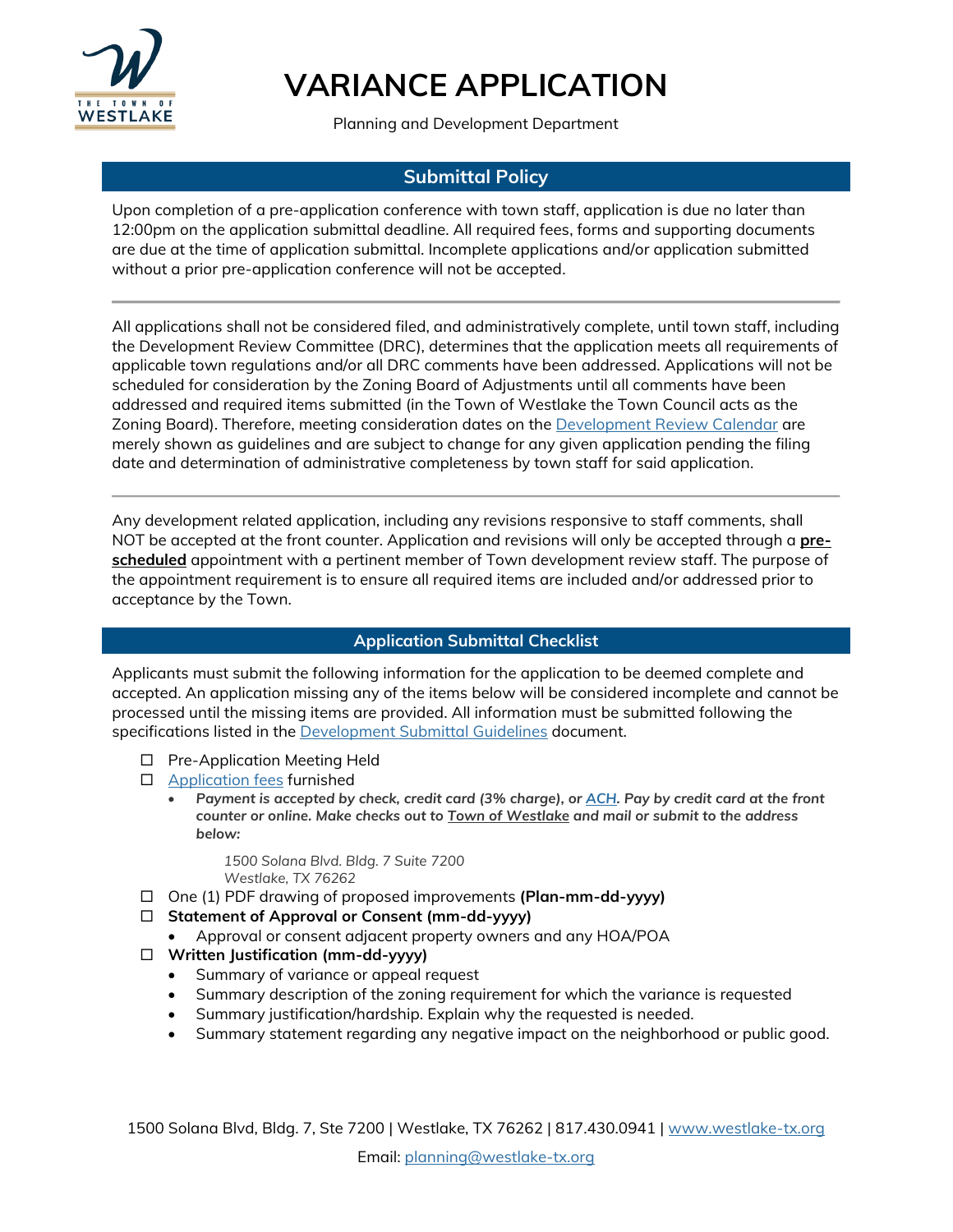

Planning and Development Department

| <b>Town Staff Only **</b><br>$***$                                                  |                                            |                        |
|-------------------------------------------------------------------------------------|--------------------------------------------|------------------------|
| <u>Item</u>                                                                         | <b>Date</b>                                | <b>Staff Signature</b> |
| Pre-Application Meeting:<br>□                                                       |                                            |                        |
| <b>Application Submittal:</b><br>□                                                  |                                            |                        |
| <b>Application Fees Furnished:</b><br>□                                             |                                            |                        |
| Application Accepted for Review:<br>$\Box$                                          |                                            |                        |
| V-<br>Case Number:                                                                  | <b>Total Fees:</b>                         | \$2,500.00             |
| <b>Description of Property</b>                                                      |                                            |                        |
| Project Address:<br>(e.g., 1234 Westlake Pkwy)                                      |                                            |                        |
| <b>Tax Parcel IDs:</b>                                                              |                                            |                        |
| <b>General Location:</b><br>(e.g., Northeast Corner of<br>Westlake Pkwy and SH 114) |                                            |                        |
| Subdivision Name:<br>(e.g., Entrada, Solana,<br>Westlake Corners, etc)              | $Lot(s)$ :                                 | Block(s):              |
| Survey Name(s):                                                                     | Abstract(s):                               | Tract(s):              |
|                                                                                     | <b>Development Statistics</b>              |                        |
| Current Zoning:<br>(Zoning Map)                                                     | <b>Current Land Use:</b><br>(Land Use Map) |                        |
| <b>Current Lots:</b>                                                                | <b>Total Acres:</b>                        |                        |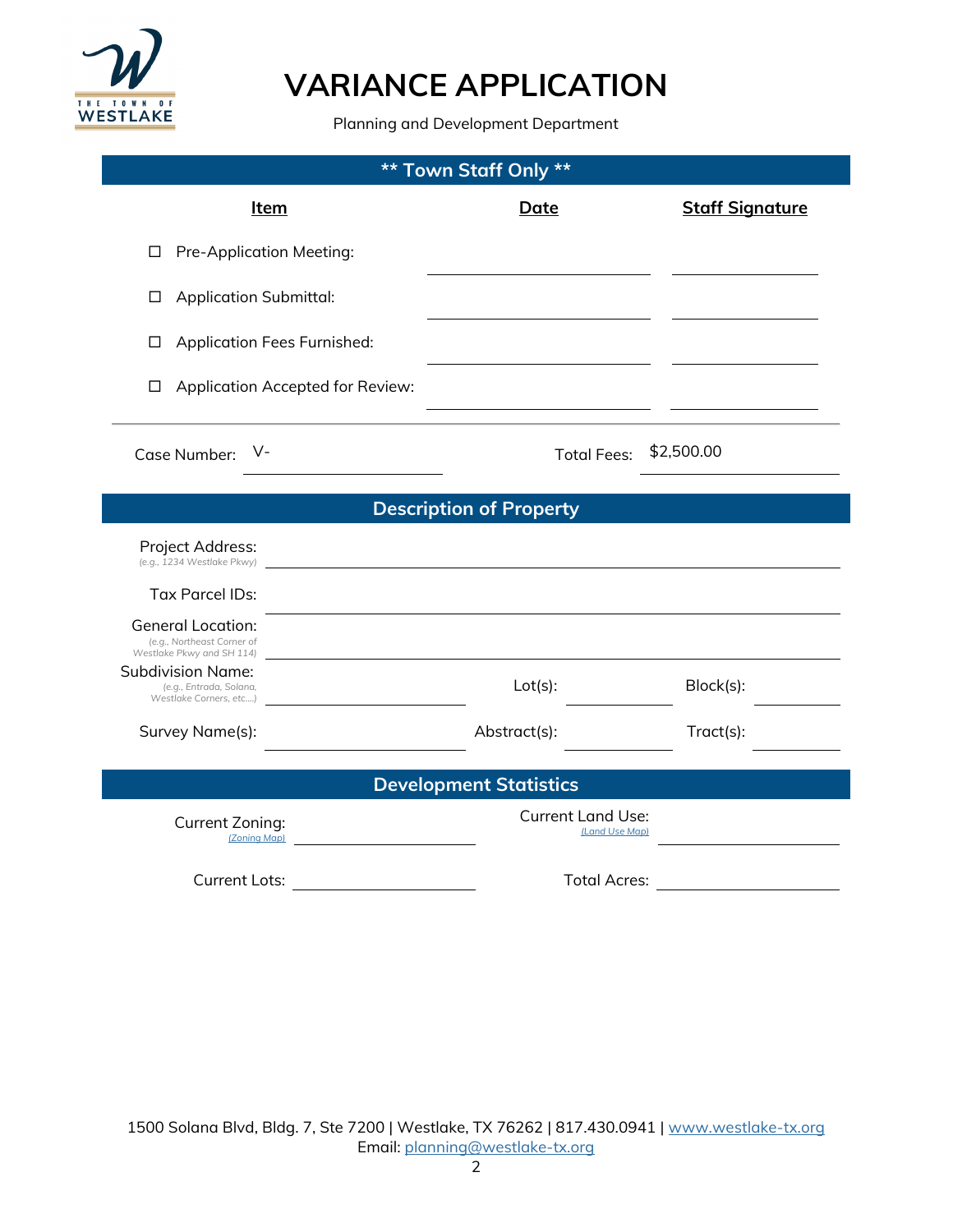

Planning and Development Department

| <b>Applicant Information</b>                                                                               |                                                                                                                                                                                                                                     |
|------------------------------------------------------------------------------------------------------------|-------------------------------------------------------------------------------------------------------------------------------------------------------------------------------------------------------------------------------------|
| Company:                                                                                                   | (e.g. Starbucks) <b>Example 20</b> Starbucks and the contract of the contract of the contract of the contract of the contract of the contract of the contract of the contract of the contract of the contract of the contract of th |
| Contact:<br>(e.g. John Smith)                                                                              |                                                                                                                                                                                                                                     |
| Address:                                                                                                   | (e.g. 123 Happy Lane) <b>Example 2018 Contract Contract Contract Contract Contract Contract Contract Contract Contract Contract Contract Contract Contract Contract Contract Contract Contract Contract Contract Contract Cont</b>  |
| City, State, ZIP:                                                                                          | (e.g. Westlake, TX 76262)                                                                                                                                                                                                           |
| Email:<br>(e.g., John.smith@gmail.com)                                                                     | Phone:<br>$(e.g. 555 - 555 - 5555)$                                                                                                                                                                                                 |
|                                                                                                            | <b>Owner Information</b>                                                                                                                                                                                                            |
| Company:                                                                                                   | (e.g. Starbucks)                                                                                                                                                                                                                    |
| Contact:                                                                                                   | (e.g. John Smith) and the state of the state of the state of the state of the state of the state of the state of the state of the state of the state of the state of the state of the state of the state of the state of the s      |
| Address:                                                                                                   | (e.g. 123 Happy Lane) and the contract of the contract of the contract of the contract of the contract of the contract of the contract of the contract of the contract of the contract of the contract of the contract of the       |
| City, State, ZIP:                                                                                          | (e.g. Westlake, TX 76262)                                                                                                                                                                                                           |
| Email:<br>(e.g., John.smith@gmail.com)<br><u> 1989 - Johann Stein, mars an t-Amerikaansk kommunister (</u> | Phone:<br>(e.g. 555-555-5555)                                                                                                                                                                                                       |